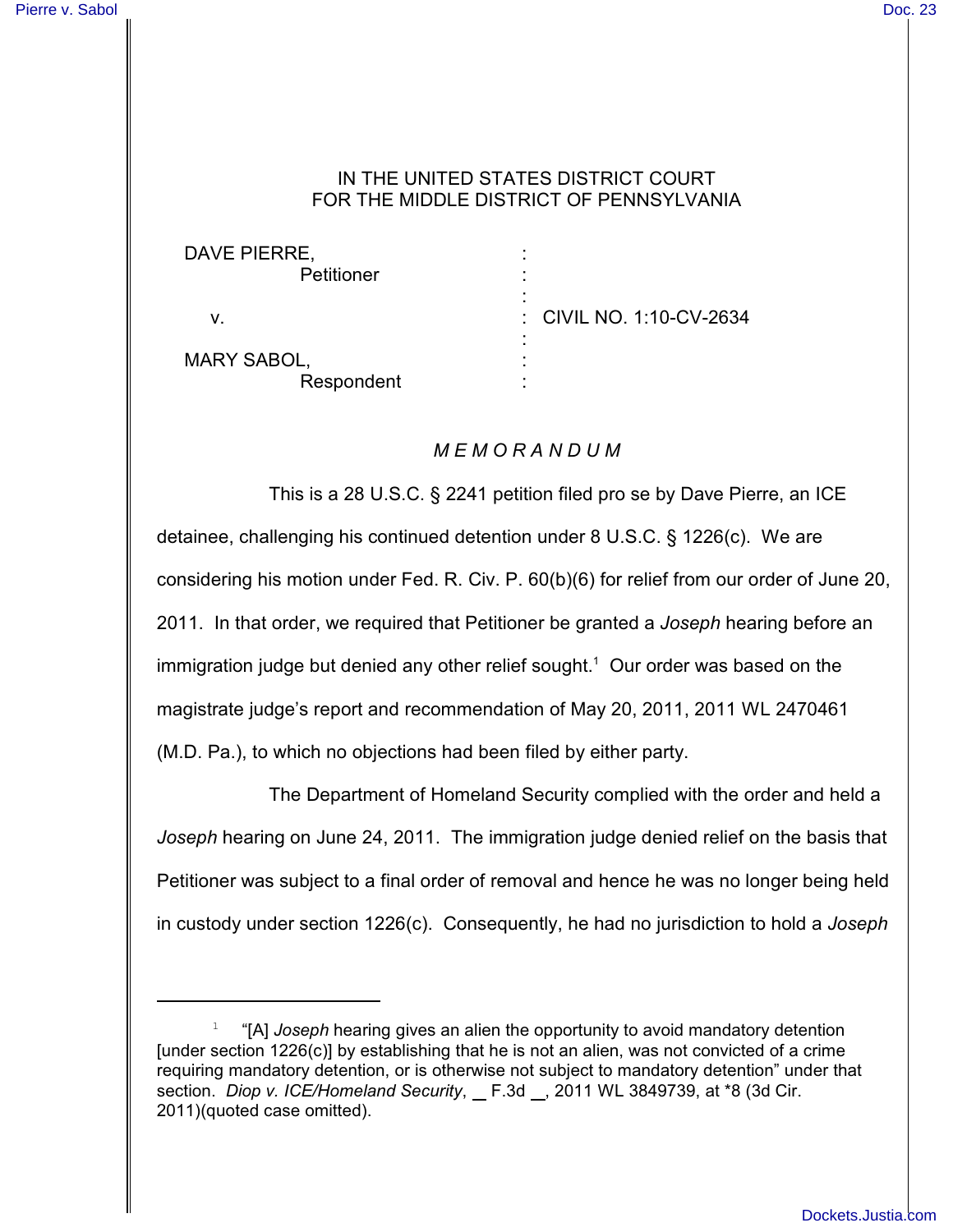hearing. The Rule 60(b)(6) motion argues this ruling violated our order. The motion also reiterates Petitioner's contention that his continued detention violates due process.<sup>2</sup>

We see no reason to grant relief from the judgment under Rule  $60(b)(6)$ .<sup>3</sup>

That subsection of Rule 60(b) requires extraordinary circumstances. *Walsh v. Krantz*,

423 F. App'x 177, 180 (3d Cir. 2011)(per curiam)(nonprecedential)(citing *Martinez-*

*McBean v. Gov't of the Virgin Islands*, 562 F.2d 908, 911 (3d Cir. 1977)). In regard to the *Joseph* hearing, our order did not require that the immigration judge grant any relief, only that he hold a hearing on the merits. There is thus no basis for granting relief from this

aspect of the judgment.

In regard to Petitioner's continued detention, the Rule 60(b) motion relies

on events that have occurred since our June 20, 2011, order: (1) on August 30, 2011, the

Board of Immigration Appeals reversed the immigration judge's decision of May 31,

 Federal Rule Civil Procedure 60(b) allows a party relief from a final judgment or <sup>3</sup> order based on:

> (1) mistake, inadvertence, surprise, or excusable neglect; (2) newly discovered evidence that with reasonable diligence, could not have been discovered in time to move for a new trial under Rule 59(b); (3) fraud (whether previously called intrinsic or extrinsic), misrepresentation, or other misconduct of an adverse party; (4) the judgment is void; (5) the judgment has been satisfied, released, or discharged; it is based on an earlier judgment that has been reversed or vacated, or applying it prospectively is no longer equitable; or (6) any other reason that justifies relief. Fed. R. Civ. P. 60(b).

Subsection (6), the section Petitioner invokes here, is the catchall provision.

The petition and Rule 60(b) motion were filed while Petitioner was being detained <sup>2</sup> at the York County Prison in York, Pennsylvania. Petitioner is now being detained at the Etowah County Detention Center in Gadsden, Alabama.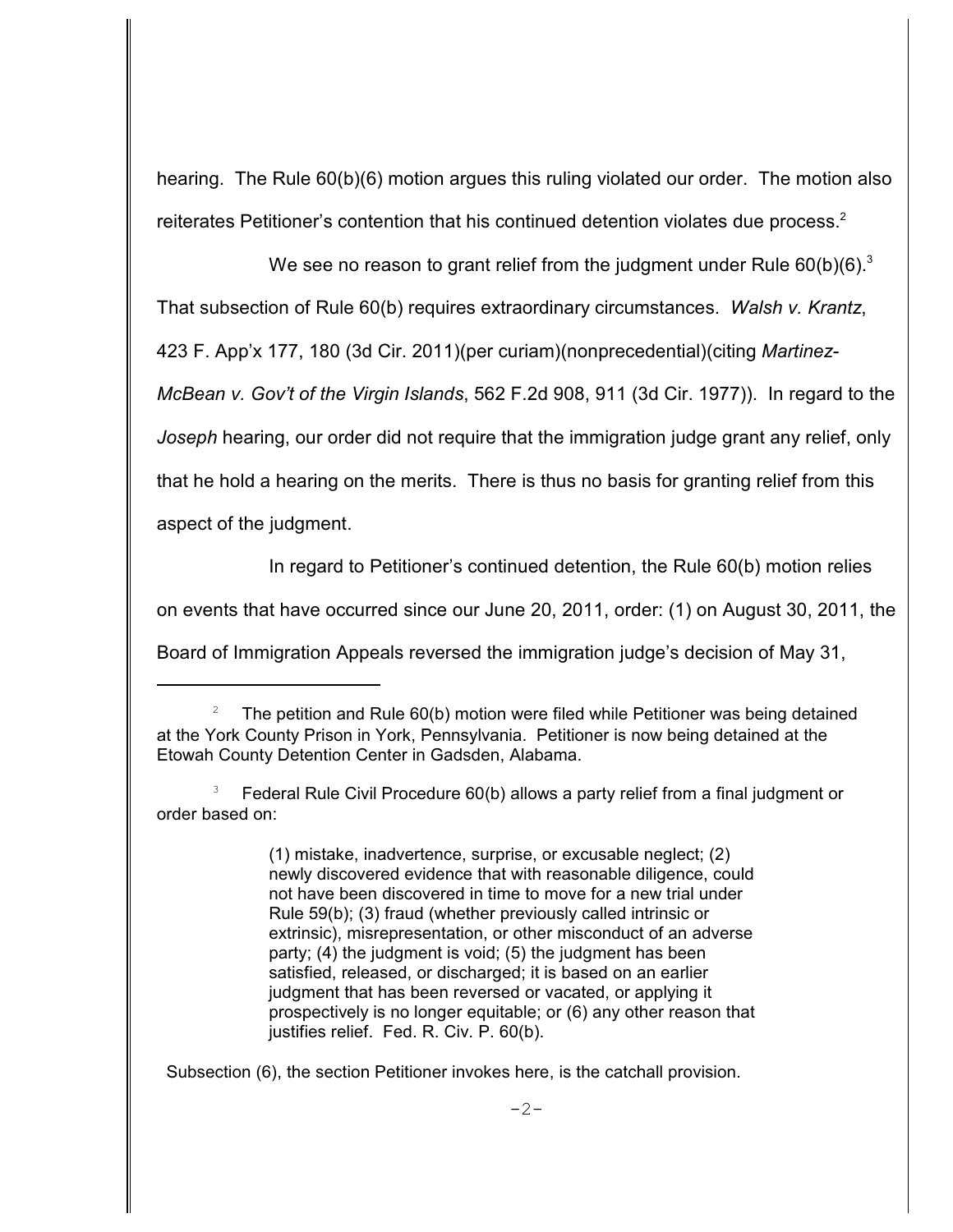2011, denying withholding, and remanded for further proceedings, including any current evidence bearing on Petitioner's request for withholding of removal; (2) Petitioner has now been in detention for about ten months (actually a little over a year), and the need for further proceeding based on the immigration judge's error will mean further detention.

These postjudgment events have no relevance to the order of June 20, 2011. *Walsh*, 423 F. App'x at 180. The magistrate judge's analysis, upon which the order is based and to which Petitioner did not object, that Petitioner's detention does not violate due process remains valid, *see* 2011 WL 2470461, at \*7-8. We note that the analysis is in basic accord with the Third Circuit' recent approach to detention under section 1226(c) in *Diop v. ICE/Homeland Security*, F.3d , 2011 WL 3849739, at \*7, 9 (3d Cir. 2011).

We advise Petitioner that at some point his detention might violate due process. We have only ruled on the facts presented in this case. If he continues to be detained without being released or removed to Antigua, he is free to file another 2241 petition challenging his detention.

We will issue an appropriate order.

/s/ William W. Caldwell William W. Caldwell United States District Judge

Date: September 27, 2011